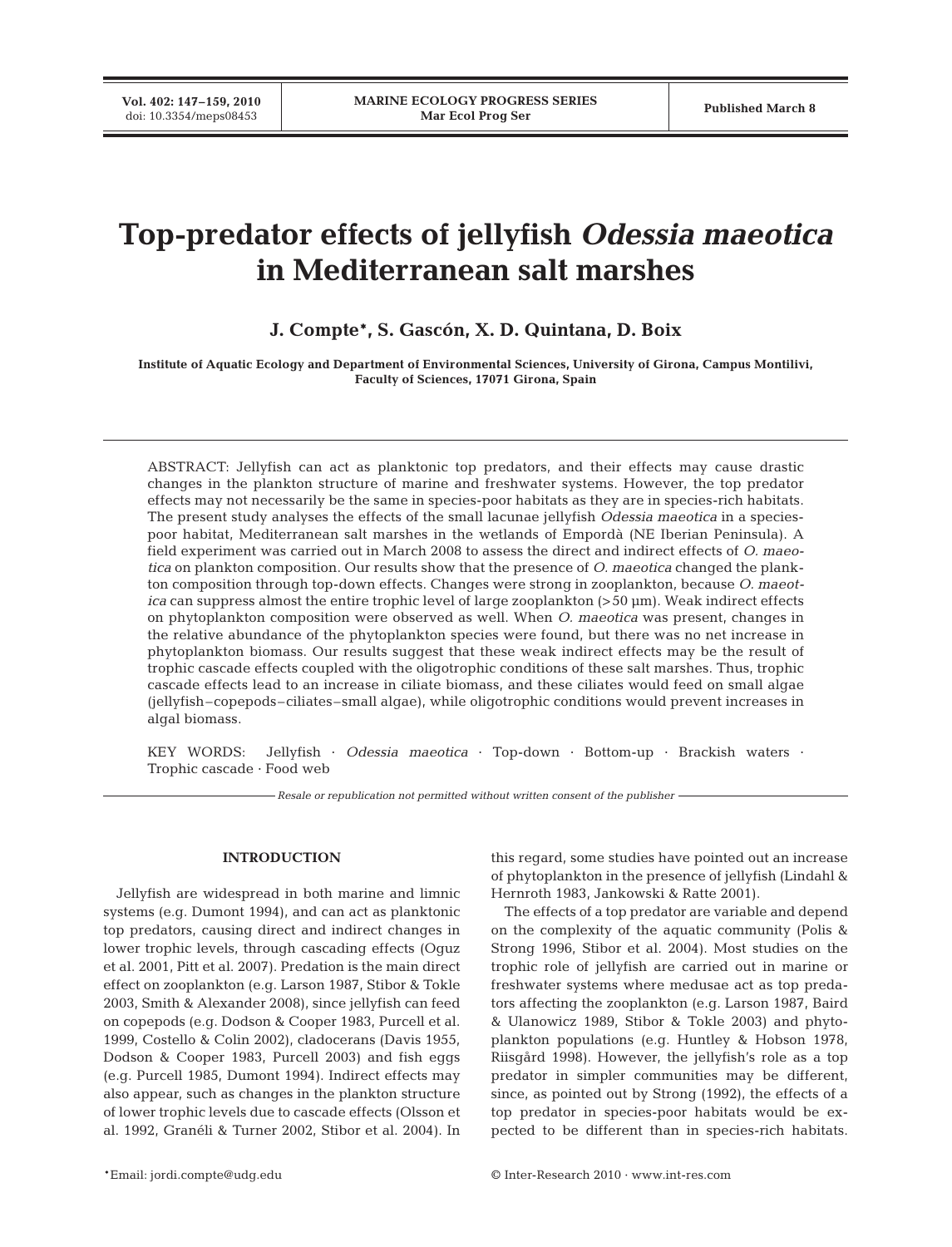The large fluctuations in the salinity of brackish water systems (e.g. Barnes 1989) mean that only welladapted species can successfully inhabit such environments (Bamber et al. 1992, Boix et al. 2008). As a consequence, brackish waters are especially interesting systems because top predators can be studied in a species-poor habitat.

Daan (1986) and Purcell & Nemazie (1992) suggest negligible effects of jellyfish controlling the plankton population in brackish systems. However, the small jellyfish *Odessia maeotica* (Ostroumoff, 1896) can dominate the plankton community in Mediterranean salt marshes in situations of confinement (low water turnover), reducing the plankton species diversity and the copepod populations to only a few isolated harpacticoids (Quintana et al. 1998a). Therefore, the top-predator behaviour of small jellyfish in brackish systems still needs to be clarified.

Despite the potential importance of jellyfish in the food web structure, there are relatively few experimental studies dealing with their effects on plankton communities. This could be due to some intrinsic difficulties that exist when studying these organisms (e.g. unpredictable occurrences, tank size effects; Toonen & Chia 1993, Boero et al. 2008). Nevertheless, many of these experimental difficulties are reduced when working with small-sized medusae, which make small jellyfish especially suitable for experimental approaches. In this sense, recent experimental studies carried out with *Craspedacusta sowerbii*, a small freshwater jellyfish species (mean bell diameter: <20 mm), have successfully demonstrated its effect (both direct and indirect) on a plankton community (Jankowski 2004, Jankowski et al. 2005).

In the present study, we carried out a short-term field experiment using tanks in a Mediterranean brackish lagoon with the aim to finding out if *Odessia maeotica* acts as a top predator, exhibiting direct and indirect control on plankton communities. We compared plankton structures in the presence of jellyfish with those in their absence. Because brackish habitats have simple communities, we would expect the top predator to exert a strong effect. In order to establish the strength of the effect, we simulated the strongest possible effects of *O. maeotica* by removing plankton organisms >50 µm (mainly zooplankton taxa), since small jellyfish, such as *O. maeotica* (e.g. *Craspedacusta sowerbyi*), feed on organisms >50 µm (e.g. Dodson & Cooper 1983, Dumont 1994, Spadinger & Maier 1999). The hypotheses to be tested were that *O. maeotica* (1) cause a strong direct effect on zooplankton by removing most of the plankton >50 µm and (2) cause indirect cascading effects on lower trophic levels, including small zooplankters, phytoplankton and bacteria, as a consequence of the depletion of the large zooplankters.

## **MATERIALS AND METHODS**

**Study site and** *Odessia maeotica***.** The study was carried out in the wetlands of Empordà (NE Iberian Peninsula), a series of Mediterranean shallow coastal lagoons, free from tidal influence, whose hydrological regime is determined by the occurrence of floods caused by meteorological disturbances in autumn and winter, and the process of desiccation during summer (Quintana 2002). In these coastal lagoons, the small jellyfish *O. maeotica* (mean bell diameter: 8 mm) has been captured in high densities in periods of confinement and under oligotrophic conditions (March to June) (Quintana et al. 1998a). This jellyfish is a Hydrozoa of the Moerisiidae family which exhibits alternation of generations: sessile polyps (asexual generation) and medusae (reproductive generation).

**Stomach content.** Prior to the experiment, the potential prey of *Odessia maeotica* were identified in the stomach contents of individuals captured in March 2007 in the same salt marsh in which the experiment was performed. Twenty-five *O. maeotica* individuals were captured using a net with a mesh size of 1.2 mm. Immediately, they were fixed with 4% formaldehyde solution and stored. *O. maeotica* stomachs were processed, identifying and counting the prey items found in each stomach using a stereomicroscope.

**Experimental design.** Our experiment to study the effects of *Odessia maeotica* on plankton was carried out in the field in March 2008, when the presence of potential prey for *O. maeotica* was detected. The lagoon was 60 cm deep and oligotrophic (2.08 µM dissolved inorganic nitrogen and 1.35 µM soluble reactive phosphorous) and was characterised by a conductivity of  $53.30 \text{ mS cm}^{-1}$ . The dissolved oxygen at the start of the experiment was 70%.

Five samples of 8 l of water were collected from the lagoon and processed to provide information on the 'initial conditions' of the plankton structure. Fifteen hermetically closed transparent PVC tanks (8 l capacity) were used in the experiment. Five of them were filled with 8 l of lagoon water without *Odessia maeotica* (hereafter 'control'). Another 5 tanks were filled with lagoon water, and 15 *O. maeotica* individuals were added to each tank (hereafter '*Odessia* treatment'). This density of *O. maeotica* was similar to the maximum densities of medusae observed in these lagoons (Quintana et al. 1998a). The last 5 tanks were filled with lagoon water previously filtered through 50 µm mesh (hereafter 'filtered treatment') in order to simulate the strongest possible jellyfish effect, i.e. total suppression of the large plankton trophic level.

The tanks were placed in the lagoon and fixed to the sediment by strings and tent pegs, and incubated for 72 h under the natural conditions of temperature (14°C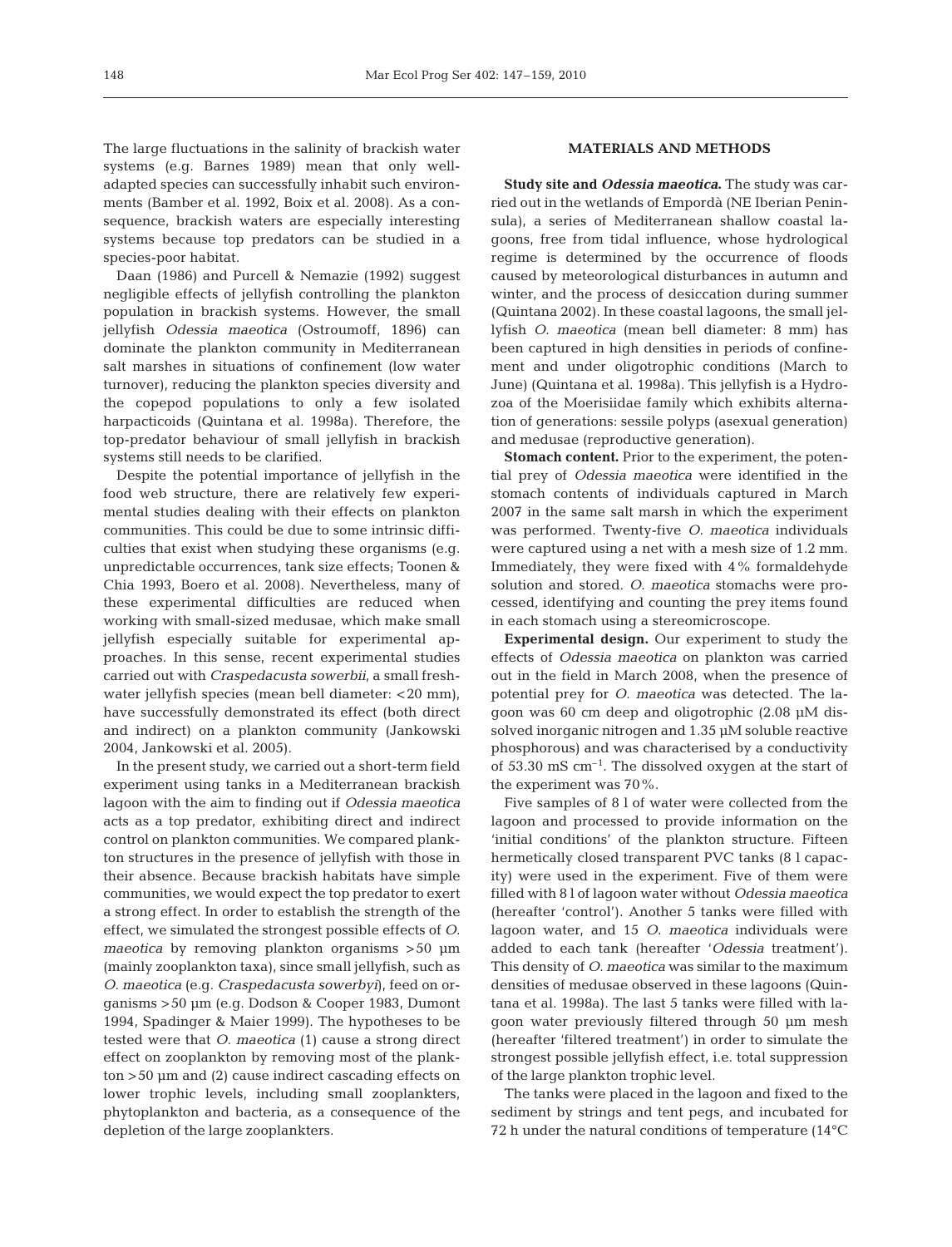at initial time of the experiment) and light at a depth of 10 to 15 cm. Finally, 5 additional samples of 8 l from the same lagoon (hereafter 'lagoon') were taken directly after incubation. After the 72 h incubation, all individuals of *Odessia maeotica* were found to be alive. They were then sorted and fixed with 4% formaldehyde. Their biomass was estimated by measuring biovolume and converting it to dry weight (Malley et al. 1989) to check that predation pressure in all replica experiments was similar (ranging from 7.48 to 7.92 mg C  $l^{-1}$ ).

Zooplankton was obtained from the retained material by filtering the 8 l of water through a 50 µm mesh and was immediately fixed with 4% formaldehyde solution. Taxonomic identification and counting of individuals were carried out using a stereomicroscope and an inverted microscope. Biomass was estimated using the equations of Malley et al. (1989) for Polychaeta larva and calanoids and cyclopoids (nauplii, copepodites and adults); of Dumont et al. (1975) for harpacticoid nauplii, copepodites and adults; and of Telesh et al. (1998) for rotifers.

Microplankton and large nanoplankton between 5 and 50 µm in size were obtained by filtering 125 ml of water through a 50 µm mesh and were then fixed in the field with Lugol's iodine and stored under dark conditions until analysis. Taxonomic identification and cell-counting were performed using an inverted microscope (Utermöhl 1958). Biovolumes were calculated from measurements of the linear dimensions of cells under the inverted microscope, using appropriate geometric formulae (Ruttner-Kolisko 1977, Hillebrand et al. 1999). Ciliate biovolume was estimated by approximation of the body shape to geometric shapes. Biomass was estimated using the equations of Menden-Deuer & Lessard (2000) for diatoms and chlorophytes and of Putt & Stoecker (1989) for ciliates.

Bacterioplankton and autotrophic pico- and nanoplankton samples were obtained by filtration through a 50 µm mesh and were then fixed with 1% paraformaldehyde and 0.05% glutaraldehyde (final concentration), immediately deep frozen in liquid nitrogen and stored at –20°C. Their abundance and biovolume were obtained using a flow cytometer (FACScalibur from Becton and Dickinson) with laser emission at 488 nm (for method details see López-Flores et al. 2006). The bacterioplankton biovolume was calculated using the equation described in Gasol & Del Giorgio (2000). Autotrophic pico- and nanoplankton biovolumes were calculated from measurements of linear dimensions of cells by means of cytometry through a calibration curve as described elsewhere (Olson et al. 1989, Rodríguez et al. 2002, López-Flores et al. 2006). Biomass was estimated using the equations of Lee & Fuhrman (1987) for bacterioplankton and of Verity et al. (1992) for picoplankton and nanoplankton.

To differentiate heterotrophic from autotrophic picoand nanoplankton, DAPI (4'-6-diamidino-2-phenylindole) fixation was used (Porter & Feig 1980). The samples were mixed by inversion and left to stain for 10 min with the fluorochrome DAPI (final concentration of  $0.5 \,\mathrm{\upmu}\mathrm{g\,ml^{-1}}$ ). Then, they were carefully filtered through a 0.2 µm polycarbonate filter (Millipore, Isopore membrane filters), and the filters were mounted on a glass slide and examined by epifluorescence microscopy with a UV excitation filter block and 1000× oil immersion. At least 300 individuals were enumerated per sample (Liu et al. 2005). By visualizing the DAPI-stained nuclei (blue) and the chlorophyll *a* (chl *a)* autofluorescence (red) it was possible to locate and differentiate heterotrophic from autotrophic pico- and nanoplankton. Heterotrophic pico- and nanoplankton biovolumes were calculated from the measurements of the linear dimensions of cells taken under epifluorescence microscopy, using appropriate geometric formulae. Biomass was estimated using the equations of Verity et al. (1992).

Some experiments have provided evidence that indirect effects are better explained if size discrimination of lower trophic levels is performed (Stibor et al. 2004). Therefore, to study the direct and indirect effects of *Odessia maeotica*, 3 planktonic organism data sets were used: (1) data of mesozooplankton and microzooplankton >50 µm (hereafter 'large plankton'), (2) data of pico-, nano- and microplankton <50 µm (hereafter 'small plankton') and (3) data of both groups (hereafter 'small + large plankton').

Comparisons between treatments and fractions allowed us to test the hypotheses listed below, as well as those regarding the direct effects (on large zooplankton) and indirect effects (on lower trophic levels; small plankton) of jellyfish presence in brackish environments:

**Test 1 (tank effects):** Hypothesis - The enclosure of water in a hermetically closed tank does not cause any effect on plankton composition. Lagoon samples versus control samples in final conditions were compared using the small + large plankton data set.

**Test 2 (time effects):** Hypothesis — No changes in plankton assemblages are expected between initial and final conditions, because our experiment covers a short time period (72 h). Initial conditions versus control samples were compared using the small + large plankton data set.

*Test 3 (Odessia direct effects):* Hypothesis — The presence of *O. maeotica* causes strong significant changes in large zooplankton organisms. Control samples versus *Odessia* treatment samples were compared using the large plankton data set.

*Test 4 (strongest Odessia effects):* Hypothesis — *O. maeotica* acts as a top predator in a species-poor habitat causing an effect similar to the total suppression of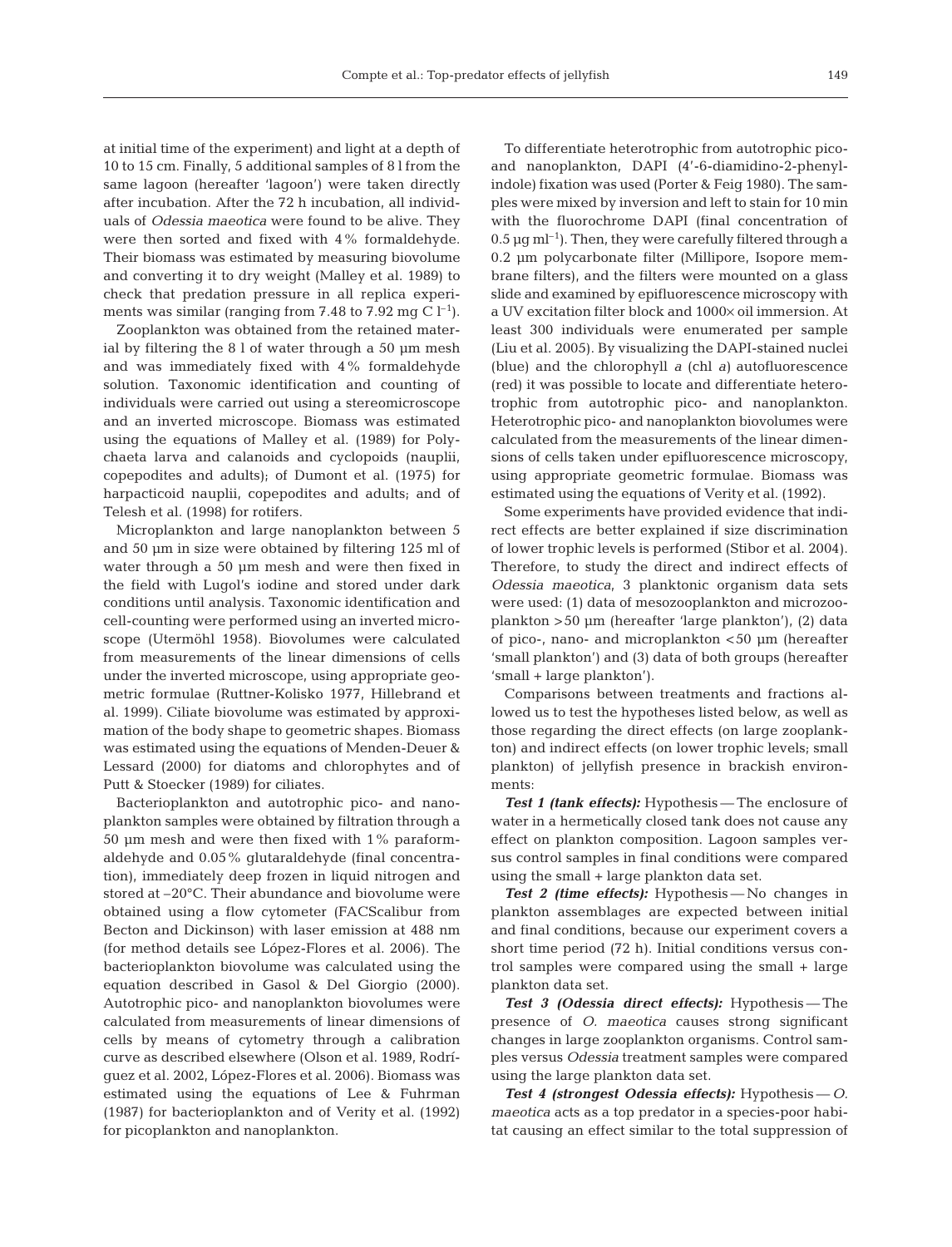the large zooplankton. *Odessia* treatment versus filtered treatment samples were compared using small plankton data set.

*Test 5 (Odessia indirect effects):* Hypothesis — The presence of *O. maeotica* causes changes in lower trophic levels by indirect cascading effects. Control samples versus *Odessia* treatment samples were compared using small plankton data sets.

**Data analysis.** All tests were performed using a multivariate approach (considering plankton structure) to check the effects of *Odessia maeotica* on the plankton community. Then, a univariate approach (taking into account 5 community parameters) was used to check if jellyfish affects these parameters. In both approaches, the biomass of *O. maeotica* added in the course of the experiment was not considered.

The multivariate approach was based on a correspondence analysis (CA), coupled with between-group analyses (Dolédec & Chessel 1989). The betweengroup analyses allowed us to obtain the centroid of each group (i.e. each treatment) and to test the differences among these groups. Differences among groups were checked using the Monte-Carlo permutation test (999 unrestricted permutations under the reduced model). The null hypothesis of this test stated that the relative proportion in biomass of plankton taxa did not differ among groups (initial conditions, lagoon, control, *Odessia* and filtered treatments). This procedure was used to check the significance of the (1) general effects (using the small + large plankton data set), (2) direct effects (using the large plankton data set) and (3) indirect effects (using the small plankton data set).

Additionally, 5 post hoc tests were carried out according to the 5 hypotheses previously described. Two of these post hoc tests were performed using the small + large plankton data set and tested the differences between lagoon and control treatment samples (tank effects) and between initial conditions and control treatment samples (time effects). Another post hoc test was carried out with the large plankton data set and tested the differences between control and *Odessia* treatment samples (*Odessia* direct effects). The last ones were carried out with the small plankton data set and tested the differences between *Odessia* and filtered treatment samples (strongest *Odessia* effects) and between control and *Odessia* treatment samples (*Odessia* indirect effects). The significance between the groups compared in each post hoc test was assessed using Monte-Carlo permutation tests (999 unrestricted permutations under the reduced model). All multivariate analyses were performed with ade4 package (Dray & Dufour 2007) written in R language.

The community parameters used in the univariate approach included species diversity, size diversity, species richness, total biomass and average body size. Species diversity was measured using the Shannon-Wiener index (Pielou 1969) and calculated using biomass abundance. Size diversity and average body size were calculated using the Kernel estimation (Quintana et al. 2008). Finally, species richness and total biomass were also calculated. These 5 community parameters were calculated considering the 3 organism data sets (large plankton, small plankton and small + large plankton) for control, *Odessia* and filtered treatments. Analyses of variance (ANOVA) and Welch statistics (when the assumption of variance homogeneity was violated) were used to test for significant differences among treatments for the 5 community parameters calculated. When a significant result was obtained in the ANOVA, the Tukey post hoc multiple comparison test was applied to identify which treatments were significantly different. All ANOVA were performed using SPSS 15.

**Relationship between** *Odessia maeotica* **and plankton structure in natural conditions.** Available data on *O. maeotica* and plankton abundances from a previous study (Quintana et al. 1998a) carried out from February to June (1989 to 1991) in the same salt marshes allowed us to find out whether, under natural conditions, increases in *O. maeotica* densities could be related to decreases of plankton abundances. Correlations between *O. maeotica* biomass and zooplankton biomass or chl *a* as a surrogate for the biomass of primary producers were calculated by means of the Pearson correlation coefficient.

## **RESULTS**

#### **Stomach content**

The stomach content analysis showed that the diet of *Odessia maeotica* was mainly composed of large zooplankton organisms (Table 1). Calanoid copepods at all stages of their developmental were the most abundant prey found in the stomach content of *O. maeotica*. Although less represented, harpacticoids and rotifers were also part of the *O. maeotica* diet.

#### **Effects on plankton structure**

Twenty-three taxa present in the small + large plankton data set of all treatments were included in the CA (Fig. 1A). The first 2 axes of the CA explained 78.57% of the total variance: the first axis explained 61.73% and the second axis explained 16.84%. The first axis separated samples with real and simulated effects of our *Odessia maeotica* experiment (including *Odessia* and filtered treatments) from those without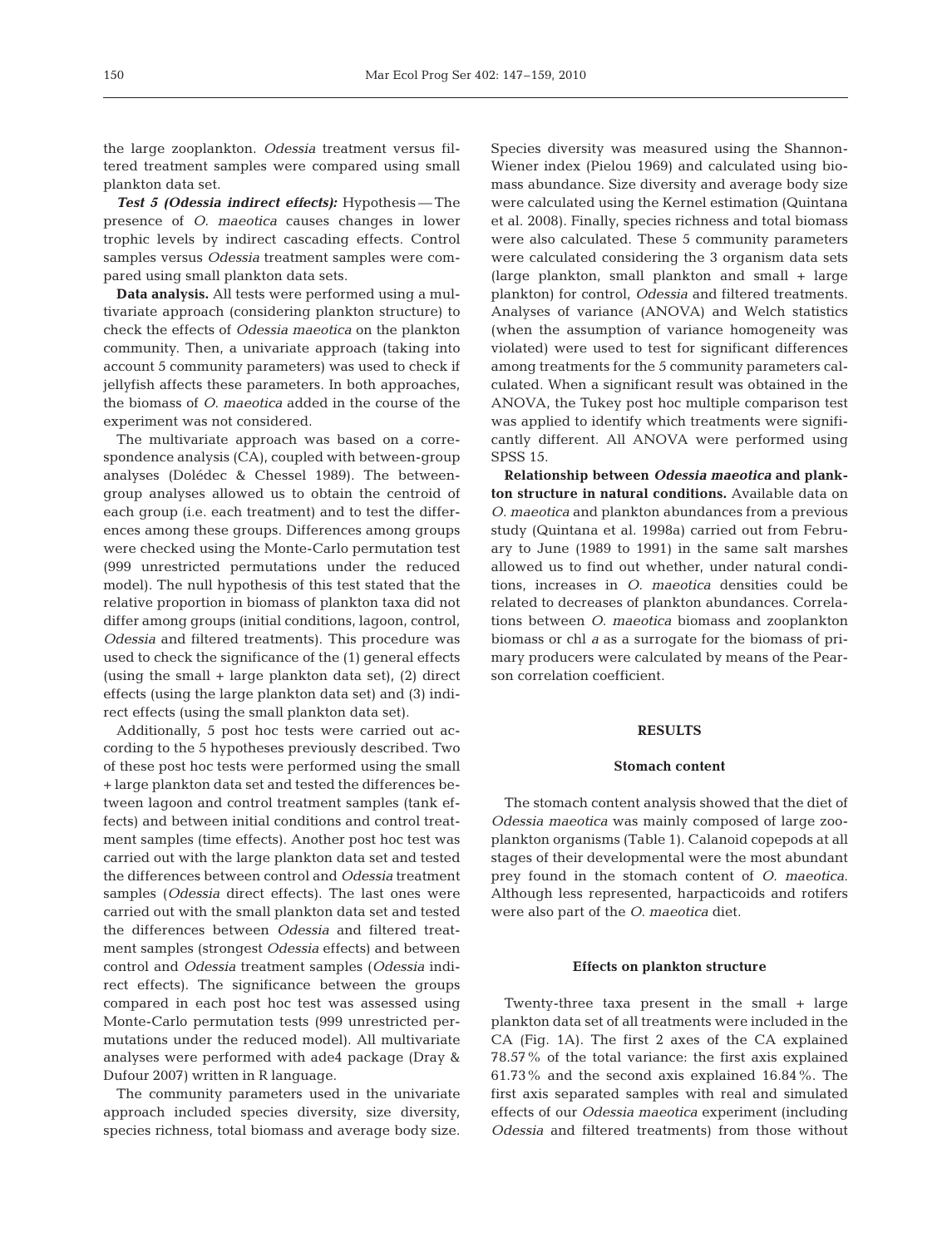Table 1. *Odessia meotica*. Stomach analyses of 25 individual jellyfish caught in open waters in March 2007 in the same area where the experiments were carried out during March 2008. No. of prey per stomach and preysize values are means (SD)

| Prey type                         | No. of<br>stomachs | No. of prey<br>per stomach | Prey size<br>$(\mu m)$ |
|-----------------------------------|--------------------|----------------------------|------------------------|
| Adult Calanipeda aquaedulcis      | 11                 | 2.45(1.62)                 | 1140 (280)             |
| Copepodite Calanipeda aquaedulcis | 11                 | 3.19(2.29)                 | 560 (140)              |
| Nauplius Calanipeda aquaedulcis   | 10                 | 3.90(2.87)                 | 210 (70)               |
| Copepodite harpacticoid           |                    |                            | 280                    |
| Brachionus sp.                    |                    | 1.5(0.5)                   | 110 (20)               |
| Testudinella sp.                  |                    |                            | 200                    |
| No prey                           | 8                  |                            |                        |

*O. maeotica* experimental effects (initial conditions, lagoon and control) (Fig. 1B). In these latter treatments, the community was characterised by a higher biomass of calanoids and euglenophytes, while in treatments with *O. maeotica* effects the community was characterised by higher biomass of smaller plankton taxa (i.e. ciliates, picoflagellates and bacterioplankton) (see Appendix 1). The second axis separates samples where *O. maeotica* was actually present (lagoon and *Odessia* treatment) from samples without *O. maeotica* (initial conditions, control and filtered treatments) (Fig. 1B). When *O. maeotica* was present, a higher biomass of ciliates, rotifers and chlorophytes characterised the plankton community, while when *O. maeotica* was absent, a higher biomass of harpacticoid copepods, autotrophic picoplankton, diatoms and cryptophytes characterised the plankton community.

When the large plankton data sets were analysed, the first 2 axes of the CA explained 79.54% of the total variability observed (Fig. 2A). The first axis explained 47.02% and separated samples of simulated *Odessia maeotica* effects (filtered treatment) from the rest of the treatments (initial conditions, lagoon, control and *Odessia* treatment) (Fig.

2B). The second axis explained 32.52% and separated samples with *O. maeotica* effects (*Odessia* and filtered treatment) from samples without *O. maeotica* experimental effects (initial conditions, lagoon and control). The gradients observed on both axes could be related to differences in zooplankton body sizes. The *Odessia* treatment was characterised as having only the smallest zooplankton taxa (rotifers and nauplii of harpacticoids). Similarly, filtered treatment samples were characterised by the presence of small zooplankton, although some larger organisms were also present (nauplii and copepodites of cyclopoids and adult harpacticoids). On the other hand, initial conditions,



Fig. 1. Correspondence analysis for plankton taxa: ordination of (A) the 23 taxa and (B) the 25 samples analysed. APF: autotrophic picoflagellates; ANF1: autotrophic nanoflagellates 1; ANF2: autotrophic nanoflagellates 2; ACal: adult calanoid (*Eurytemora velox)*; AHarp: adult harpacticoid (*Mesochra* sp.); Bact: bacterioplankton; Brach: *Brachionus* sp.; Cil: ciliate; Chloro: chlorophytes; CCal: copepodite calanoid; CCycl: copepodite cyclopoid; CHarp: copepodite harpacticoid; Crypt: cryptophytes; Diat: diatoms (*Amphora* sp., *Navicula* sp., *Nitzschia* sp.); Eugl: euglenophytes; Hapt: haptophytes; Hex: *Hexartra* sp.; HPF: heterotrophic picoflagellates; NCal: nauplii calanoid; NCycl: nauplii cyclopoid; NHarp: nauplii harpacticoid; Plarv: Polychaeta larvae; Strom: *Strombidium* sp.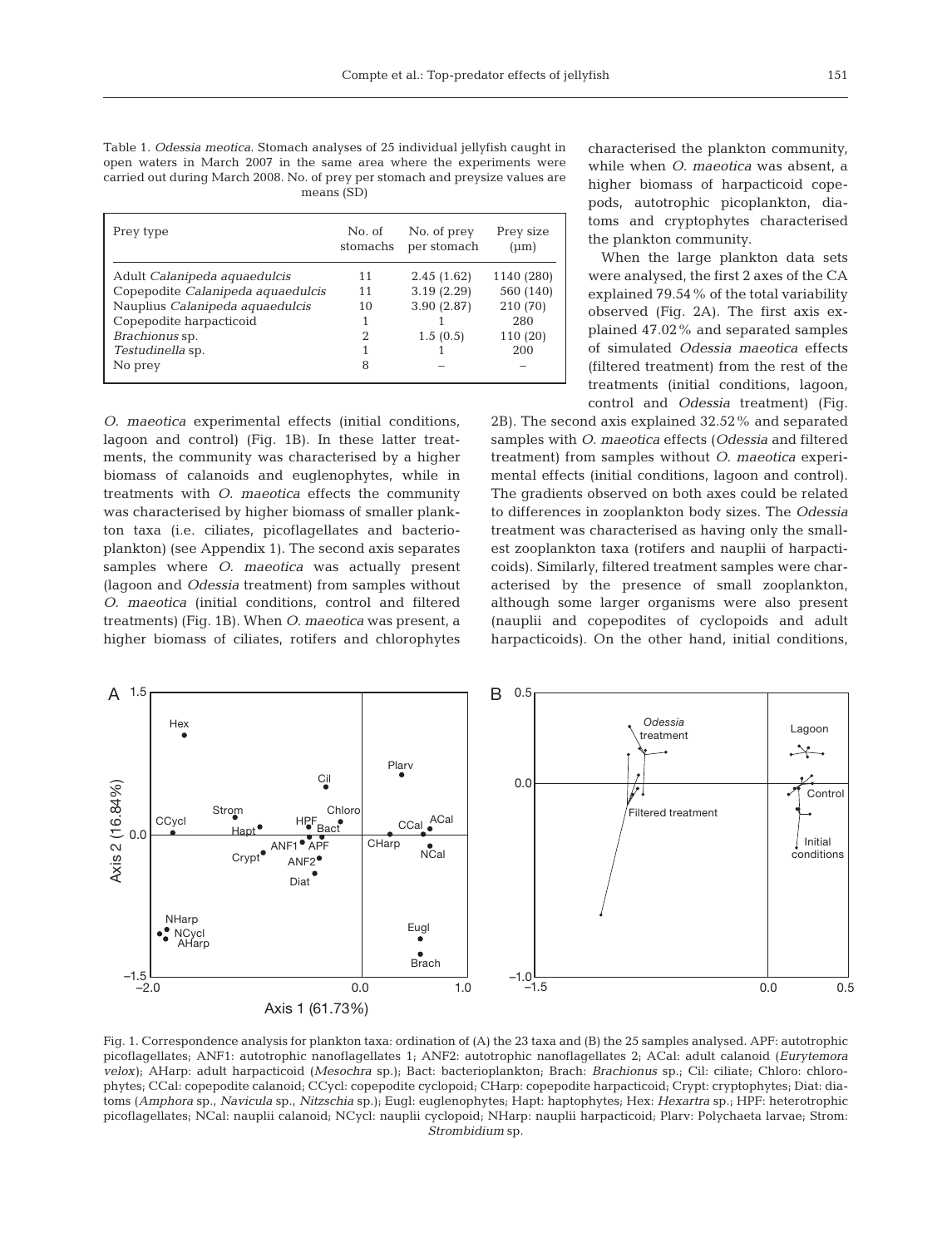

Fig. 2. Correspondence analysis for large plankton (>50 µm): ordination of (A) the 12 taxa and (B) the 25 samples analysed. ACal: adult calanoid (*Eurytemora velox)*; AHarp: adult harpacticoid (*Mesochra* sp.); Brach: *Brachionus* sp.; Cil: ciliate; CCal: copepodite calanoid; CCycl: copepodite cyclopoid; CHarp: copepodite harpacticoid; Hex: *Hexartra* sp.; NCal: nauplii calanoide; NCycl: nauplii cyclopoid; NHarp: nauplii harpacticoide; Plarv: Polychaeta larvae

lagoon and control were characterised by a high biomass of large zooplankton (copepodites and adult of calanoids) (Appendix 1).

Taking only the small plankton data set into account, the first 2 axes of the CA explained 82.44% of the total variability observed (Fig. 3A). The first axis explained 59.63% and separated initial condition samples from those of final conditions (i.e. taken after 72 h: lagoon, control, *Odessia* and filtered treatments) (Fig. 3B). The small plankton from initial condition samples was characterised by a higher biomass of only autotrophic organisms (euglenophytes, diatoms and autotrophic picoflagellates), while the one from the final conditions had a higher biomass of other organisms such as bacterioplankton, auto- and heterotrophic picoflagellates and ciliates (Appendix 1).



Fig. 3. Correspondence analysis for plankton small plankton (<50 µm): ordination of (A) the 11 taxa and (B) the 25 samples analysed. APF: autotrophic picoflagellates; ANF1: autotrophic nanoflagellates 1; ANF2: autotrophic nanoflagellates 2; Bact: bacterioplankton; Strom: *Strombidium* sp.; Chloro: chlorophytes; Crypt: cryptophytes; Diat: diatoms (*Amphora* sp., *Navicula* sp., *Nitzschia* sp.); Eugl: euglenophytes; Hapt: haptophytes; HPF: heterotrophic picoflagellates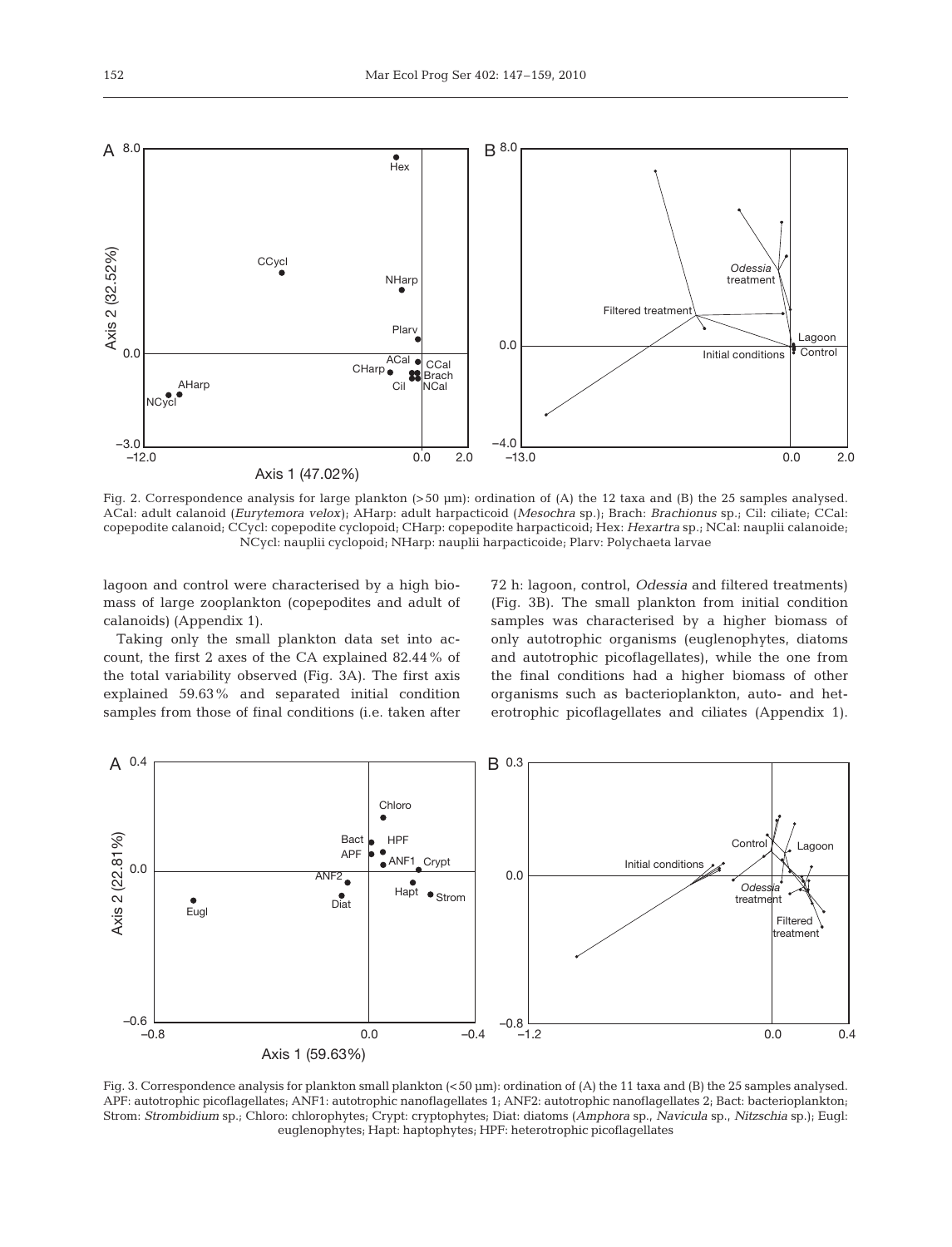The second axis explained 22.81% of total variance and separated samples with *Odessia maeotica* experimental effects (*Odessia* and filtered treatments) from samples without *O. maeotica* experimental effects (lagoon and control) (Fig. 3B). The small fraction of the plankton community without *O. maeotica* effects was characterised by higher biomass of bacterioplankton, auto- and heterotrophic picoplankton and autotrophic nano- and microplankton, while the small fraction of the plankton community with *O. maeotica* experimental effects was characterised by higher biomass of ciliates and haptophytes.

#### **Hypothesis testing**

#### Test 1: 'tank effects'

A tank effect was detected on the plankton structure, because we obtained significant differences between the lagoon treatment and the control samples (Monte-Carlo permutation test;  $p < 0.01$ ). This could be ex-

plained by the presence of small *Odessia maeotica* detected in the lagoon samples. In fact, lagoon samples were located in a similar position to *Odessia* treatment samples (both were positive values on Axis 2 when considering the small + large plankton data set; Fig. 1B). In contrast, no tank effect was detected for any community parameters (Table 2).

## Test 2: 'time effects'

As in Test 1, time effects on plankton structure were detected, since a significant difference was found between the initial conditions and control samples (Monte-Carlo permutation test; p = 0.02). On the other hand, no time effects were detected for any community parameters (Table 2).

#### Test 3: '*Odessia* direct effects'

The between-group analyses performed with the large plankton data set revealed significant differences between the control and the *Odessia* treatment (Monte-Carlo permutation test;  $p = 0.01$ ). In the control samples, there was a higher biomass of large organisms (mainly calanoids) than in the *Odessia* treatment samples (Fig. 2A). Direct effects of *Odessia maeotica* were also detected in community parameters (Table 2). Total planktonic biomass  $(F_{1,7} = 282.65, p <$ 0.01) and average body size  $(F_{1,7} = 14.64, p = 0.01)$ were significantly lower in the samples from the *Odessia* treatment than in the control ones (Table 3).

#### Test 4: 'strongest *Odessia* effects'

No significant differences were found in the small plankton data set (Monte-Carlo permutation test;  $p =$ 0.78) between the *Odessia* and filtered treatments. Similarly, no significant differences were found between the *Odessia* and filtered treatments for any community parameter (Table 2). These results showed that *Odessia maeotica* exerts the strongest possible effect on the plankton community, since we did not find any significant differences between the *Odessia* treatment samples and the samples in which all organisms >50 µm had been artificially removed.

Table 2. Results of ANOVA for the different tests — Test 1: tank effects; Test 2: time effects; Test 3: *Odessia* direct effects; Test 4: strongest *Odessia* effects; Test 5: *Odessia* indirect effects. Samples and data sets used for each test are also indicated. μ: size diversity; *H*: species diversity; *S*: species richness; TB: total biomass (µg ml<sup>-1</sup>); BS: average body size (µg ml<sup>-1</sup>); (W): Welch test; \*\*p  $\leq 0.01$  (after Bonferroni correction)

| <b>Test</b>                        | Parameter | $df_1$       | df <sub>2</sub> | F      | p        |
|------------------------------------|-----------|--------------|-----------------|--------|----------|
| Test 1:                            | μ         | 1            | 4.61            | 0.68   | 0.45(W)  |
| Lagoon vs. control                 | H         | $\mathbf{1}$ | 8               | 3.97   | 0.08     |
| (data set: small + large plankton) | S         | $\mathbf{1}$ | 8               | 18.75  | 0.03     |
|                                    | <b>TB</b> | 1            | 8               | 1.85   | 0.21     |
|                                    | Log BS    | 1            | 8               | 3.69   | 0.91     |
| Test $2:$                          | μ         | 1            | 8               | 0.46   | 0.52     |
| Initial conditions vs. control     | H         | $\mathbf{1}$ | 8               | 4.51   | 0.06     |
| (data set: small + large plankton) | S         | 1            | 8               | 0.93   | 0.37     |
|                                    | <b>TB</b> | 1            | 8               | 2.93   | 0.13     |
|                                    | Log BS    | 1            | 8               | 0.19   | 0.68     |
| Test $3:$                          | μ         | 1            | 3.01            | 1.11   | 0.37(W)  |
| Odessia treatment vs. control      | H         | $\mathbf{1}$ | 3.05            | 0.02   | 0.89(W)  |
| (data set: large plankton)         | S         | 1            | 7               | 2.78   | 0.14     |
|                                    | Log TB    | $\mathbf{1}$ | 7               | 282.65 | $0.01**$ |
|                                    | <b>BS</b> | $\mathbf{1}$ | 7               | 14.64  | $0.01**$ |
| Test $4:$                          | μ         | 1            | 8               | 0.01   | 0.96     |
| Odessia treatment vs. filtered     | H         | 1            | 8               | 0.13   | 0.73     |
| treatment                          | S         | 1            | 8               | 2.31   | 0.17     |
| (data set: small + large plankton) | <b>TB</b> | 1            | 8               | 4.51   | 0.07     |
|                                    | <b>BS</b> | 1            | 8               | 0.62   | 0.45     |
| Test 5:                            | μ         | 1            | 8               | 0.27   | 0.62     |
| Odessia treatment vs. control      | H         | 1            | 8               | 1.25   | 0.29     |
| (data set: small plankton)         | S         | 1            | 8               | 0.06   | 0.82     |
|                                    | TB        | 1            | 8               | 2.25   | 0.17     |
|                                    | <b>BS</b> | 1            | 8               | 0.03   | 0.86     |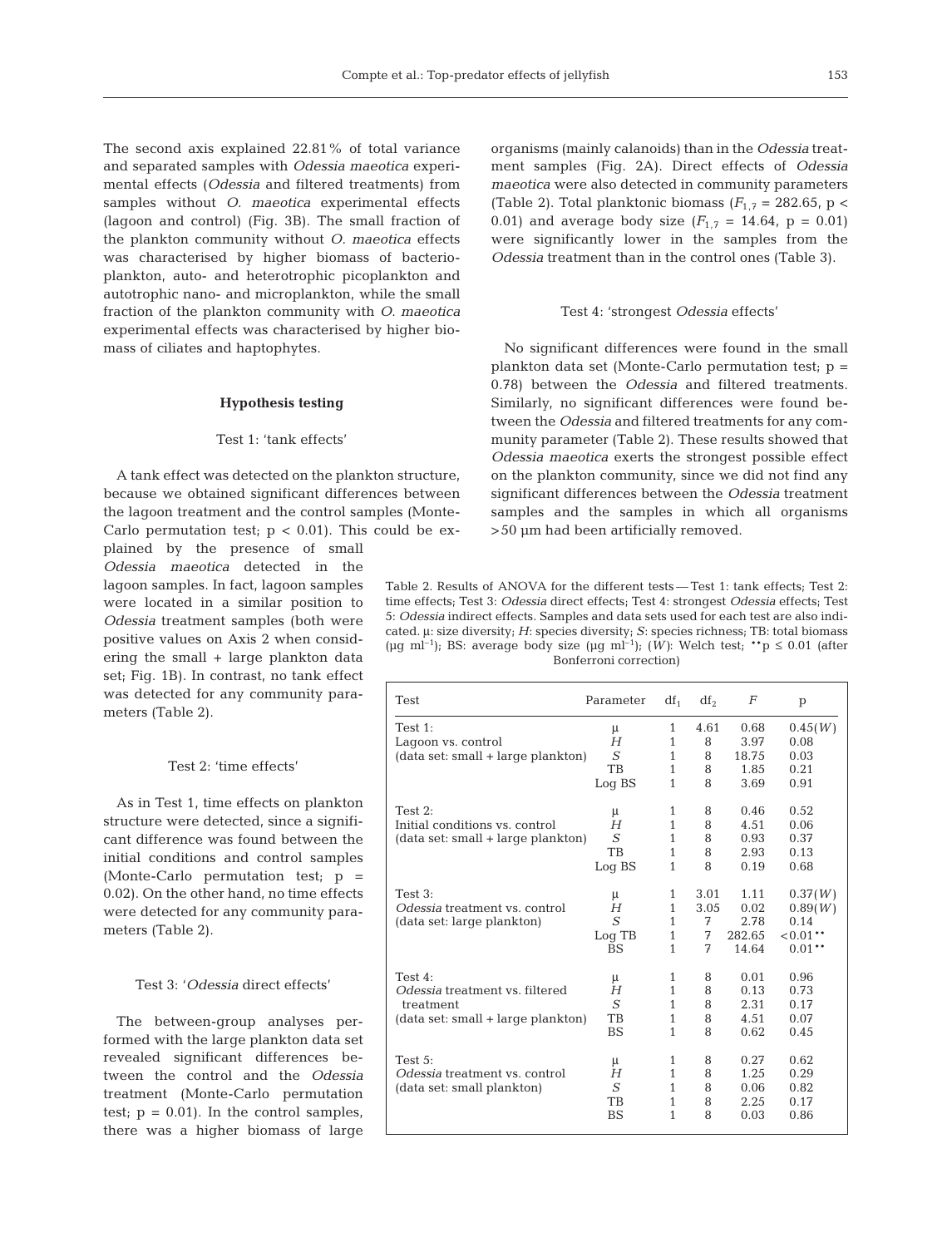| Table 3. Mean (SD) values of community parameters of plankton for initial conditions, lagoon, control, Odessia treatment and                                                                          |
|-------------------------------------------------------------------------------------------------------------------------------------------------------------------------------------------------------|
| filtered treatment, taking into account plankton taxa. µ: size diversity; H: species diversity; S: species richness; TB: total biomass                                                                |
| ( $\mu$ g ml <sup>-1</sup> ); BS: average body size ( $\mu$ g ml <sup>-1</sup> ). Parameters with the same superscript letter ( <sup>a, b</sup> , or <sup>c</sup> ) do not differ significantly among |
| treatments ( $p < 0.05$ , Tukey post hoc tests)                                                                                                                                                       |

| Data set               | Parameters        | Initial<br>conditions       | Lagoon                   | Control<br>treatment     | Odessia<br>treatment     | Filtered                   |
|------------------------|-------------------|-----------------------------|--------------------------|--------------------------|--------------------------|----------------------------|
| Small + large plankton | μ                 | $0.91(1.34)^a$              | $1.42(0.37)^a$           | $1.44$ $(1.10)^a$        | $1.80~(0.54)^a$          | $1.78(0.35)^a$             |
|                        | H                 | $1.23(0.15)^a$              | $1.27 (0.22)^a$          | $1.05(0.11)^a$           | $1.36(0.12)^a$           | $1.34~(0.11)^a$            |
|                        | $\boldsymbol{S}$  | $12.20 (1.30)^a$            | $15.20~(0.84)^a$         | 13.20 $(1.92)^a$         | 11.80 $(1.64)^a$         | 13.60 $(2.07)^a$           |
|                        | TB                | 147.27 (38.86) <sup>a</sup> | $204.00~(84.85)^a$       | 190.33 $(40.72)^a$       | 24.27 $(4.57)^a$         | $19.04(3.06)^a$            |
|                        | <b>BS</b>         | $1.39 \cdot 10^{-6}$        | $2.20 \cdot 10^{-7}$     | $3.82 \cdot 10^{-7}$     | $8.88 \cdot 10^{-7}$     | $4.41 \cdot 10^{-7}$       |
|                        |                   | $(2.45 \cdot 10^{-6})^a$    | $(4.63 \cdot 10^{-8})^a$ | $(1.69 \cdot 10^{-7})^a$ | $(1.22 \cdot 10^{-6})^a$ | $(3.25 \cdot 10^{-7})^a$   |
| Large plankton         | μ                 | $2.46(0.18)^a$              | $2.58(0.17)^a$           | $2.29(0.09)^a$           | $1.59(0.31)^a$           | $1.27 (0.01)^a$            |
|                        | H                 | $0.79(0.09)^a$              | $1.02~(0.12)^a$          | $0.75(0.04)^a$           | $0.62~(0.48)^a$          | $0.79(0.52)^a$             |
|                        | $\mathcal{S}_{0}$ | 4.6 $(0.89)^a$              | 6.8 $(0.45)^a$           | $5.00(1.22)^a$           | 3.40 $(1.14)^a$          | 4.80 $(1.30)^a$            |
|                        | TB                | $125.46(35.40)^a$           | $192.16(84.14)^a$        | $175.20~(40.54)^a$       | 3.95 $(6.05)^{b}$        | $0.38(0.54)^{b}$           |
|                        | <b>BS</b>         | $0.60~(0.12)^a$             | $0.47(0.17)^a$           | $0.88~(0.09)^a$          | $0.32(0.31)^{b}$         | $0.01~(0.01)^c$            |
| Small plankton         | μ                 | $1.46$ $(2.02)^a$           | $1.18(1.32)^a$           | $1.03$ $(2.14)^a$        | $0.28$ $(2.38)^a$        | $1.30(1.46)^a$             |
|                        | H                 | $0.93(0.03)^a$              | $1.10~(0.03)^a$          | $1.15(0.06)^a$           | $1.20~(0.08)^a$          | $1.27(0.03)^a$             |
|                        | S                 | 7.60 $(0.55)^a$             | $8.40~(0.54)^a$          | $8.00(1.87)^a$           | $8.40~(0.89)^a$          | 8.80 $(0.84)$ <sup>a</sup> |
|                        | TB                | $21.81~(6.24)^a$            | $11.84$ $(3.39)^a$       | $15.14~(6.91)^a$         | $20.32(3.46)^a$          | $18.67 (3.44)^a$           |
|                        | <b>BS</b>         | $3.00 \cdot 10^{-6}$        | $3.13 \cdot 10^{-6}$     | $1.72 \cdot 10^{-6}$     | $1.42 \cdot 10^{-6}$     | $4.41 \cdot 10^{-6}$       |
|                        |                   | $(6.65 \cdot 10^{-6})^a$    | $(1.77 \cdot 10^{-7})^a$ | $(3.47 \cdot 10^{-6})^a$ | $(1.19 \cdot 10^{-6})^a$ | $(6.18 \cdot 10^{-6})^a$   |

## Test 5: '*Odessia* indirect effects'

The between-group analyses performed only with the small plankton data set showed significant differences between the control and the *Odessia* treatment samples (Monte-Carlo permutation test;  $p = 0.03$ ). In the control samples there was a higher biomass of bacterioplankton, pico- and nanoplankton, while in the *Odessia* treatment samples there was a higher biomass of ciliates and haptophytes (Fig. 3A). However, significant differences were not detected for any community parameter (Table 2). Therefore, our results showed significant but weak indirect effect of *Odessia maeotica* presence in lower trophic levels, since it was only detected at the community structure level.

## **Relationship between** *Odessia maeotica* **and plankton structure in natural conditions**

A negative correlation was found in natural samples (data from 1989 to 1991; Quintana et al. 1998a) between *O. maeotica* biomass and total zooplankton biomass  $(r = -0.61, p = 0.03)$  and between *O. maeotica* biomass and chl *a* ( $r = -0.80$ ,  $p < 0.05$ ) (Fig. 4A,C). Because our experimental results indicate that the biomass of ciliates was higher when *O. maeotica* was present, we also tested the correlation between *O. maeotica* biomass and ciliate biomass. According to our results, in natural conditions, this relationship also exists, and a positive correlation ( $r = 0.61$ ,  $p =$ 0.05) between ciliate biomass and *O. maeotica* biomass was obtained (Fig. 4B). However, some caution has to be taken when interpreting this significant result since it is influenced by the presence of one extreme point. No correlation was found between *O. maeotica* biomass and soluble reactive phosphorous  $(r = -0.19, p = 0.56)$  or between *O. maeotica* biomass and dissolved inorganic nitrogen  $(r = 0.06, p = 0.86)$ (Fig. 4D,E).

#### **DISCUSSION**

The direct effects of *Odessia maeotica* are mainly focused on large zooplankton through predation. The results of our experiments showed a decrease in zooplankton biomass and average body size in the presence of *O. maeotica*. These changes are related to a decrease in calanoid biomass. Calanoids were the dominant organisms in the experiment in the absence of the medusae, but were almost absent after 72 h of the *Odessia* treatment. The field data support this finding, since increases in *O. maeotica* were significantly related to decreases in zooplankton biomass. Moreover, stomach content analysis also supported the existence of a direct effect mediated by predation. Our results coincide with existing studies that also describe the predatory behaviour on zooplankton by other jellyfish species (e.g. Hansson et al. 2005, Pitt et al. 2008,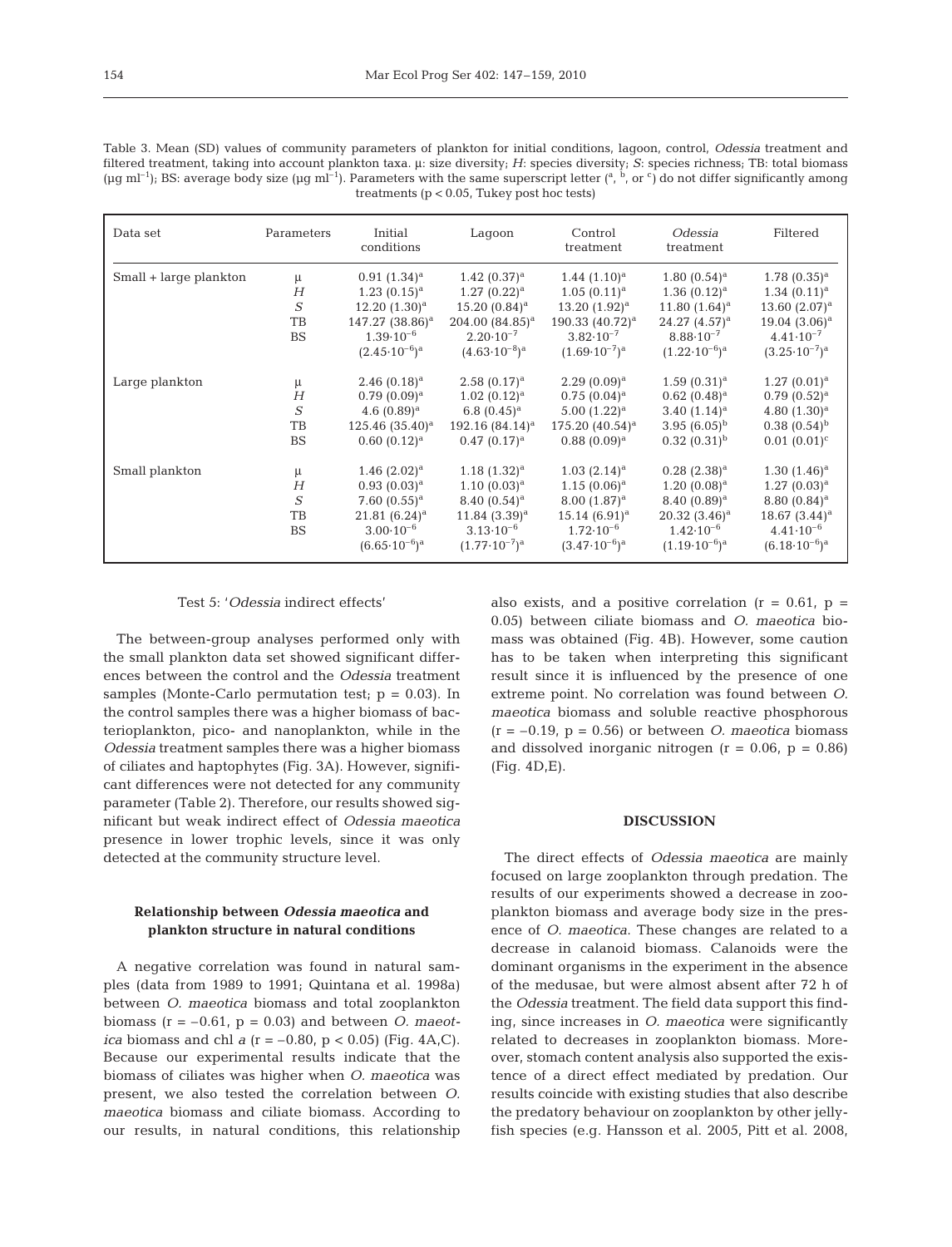

Smith & Alexander 2008), confirming the top-predator role of *O. maeotica* in brackish ecosystems.

Although large jellyfish can control the plankton population through predation (Behrends & Schneider 1995), smaller jellyfish species may fail to control the plankton population if copepod growth rates are higher than jellyfish grazing rates on them (Daan 1986, Purcell 1992). Thus, Purcell et al. (1994) concluded that the control of the copepod population was the result of a combination of different factors such as predation, bottom-up effects and physical effects. Similarly, an experimental study performed with a freshwater jellyfish species (*Craspedacusta sowerbii*), also described a possible bottom-up effect due to nutrient supplies (Jankowski et al. 2005). Although, our experiments showed copepod reduction values (98% depletion after 72 h of incubation) similar to those observed by Jankowski et al. (2005) (approx. 70 to 80% depletion after 48 h of incubation), in our case the experiment was performed without the addition of nutrients. Moreover, in these brackish systems, *Odessia maeotica* populations appear in very specific conditions of high values of salinity  $(30.74 \pm 11.29 \text{ mS})$  $cm^{-1}$ ), low dissolved inorganic nitrogen (2.25  $\pm$ 1.05 µM) and a low nitrogen: phosphorus ratio (2.15  $\pm$ 3.16); and when these physical and chemical conditions change *O. maeotica* populations disappear (Quintana et al. 1998a,b). Thus, the absence of nutrient inputs and the low nutrient concentration, especially of dissolved inorganic nitrogen, would make it difficult to have a bottom-up effect.

Weak indirect effects on small plankton and the microbial community were detected at the structure and composition levels. Nevertheless, our result did not show a significant increase of small autotrophic plankton biomass. Previous studies reported that the increase in total biomass of lower trophic levels (i.e. phytoplankton biomass) was due to evidence of an indirect effect of jellyfish (e.g. Jankowski & Ratte 2001). It could happen that the duration of our experiment was too short to show significant differences in total phytoplankton biomass. However, similar experiments, also performed with small jellyfish species, found differences in phytoplankton biomass after only 48 h (Jankowski et al. 2005), so 72 h should be sufficient time to obtain significant results. Therefore, the lack of an increase in the total phytoplankton biomass in our study may be related to (1) a trophic cascade effect and/or (2) the oligotrophic conditions in which *Odessia maeotica* occurs, which would not allow significant phytoplankton increases (López-Flores et al. 2006), even if phytoplankton grazers are suppressed. In our opinion, the most plausible explanation would be a combination of these 2 processes.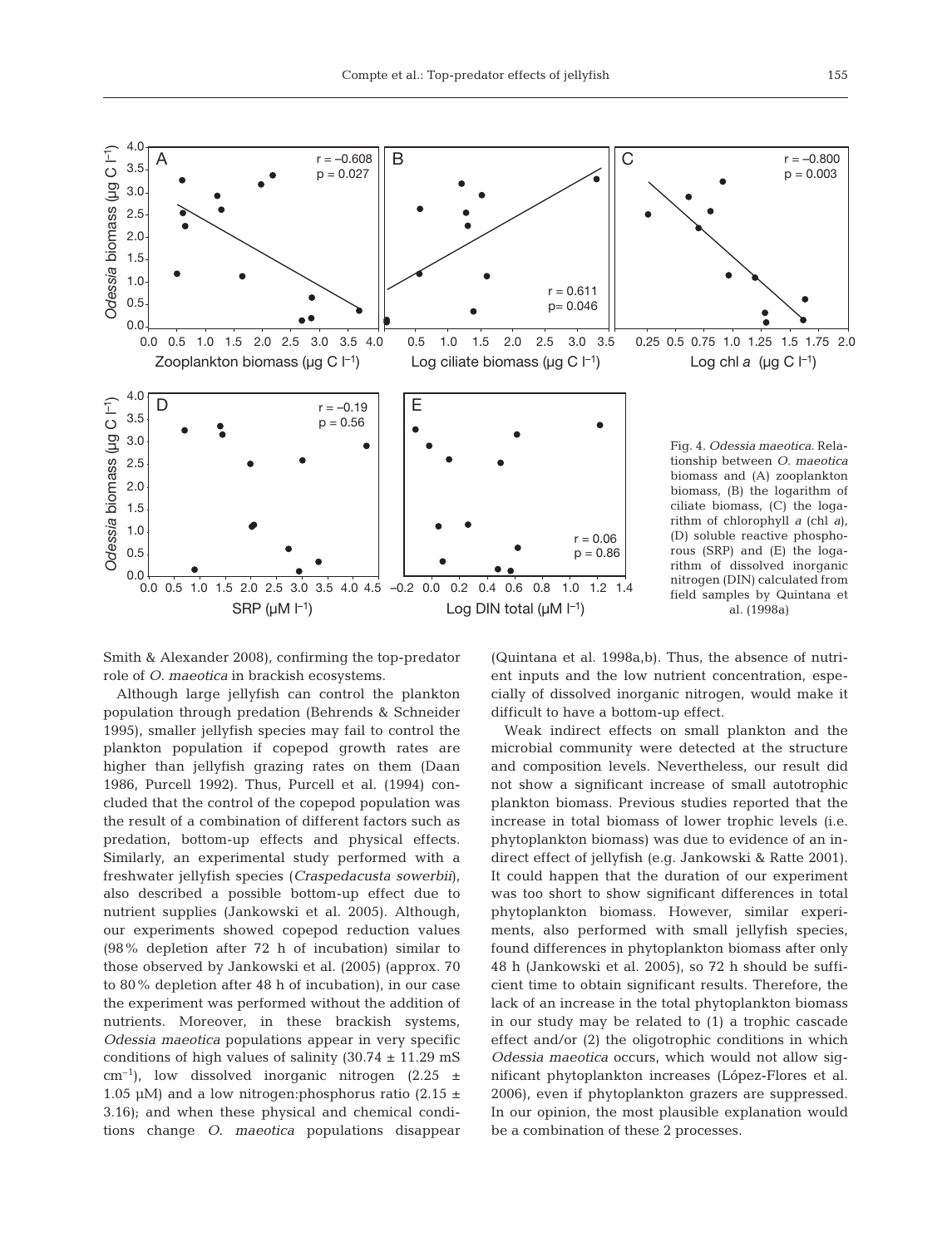Regarding the trophic cascade effect, several studies have described changes in microplankton as being cascading trophic effects in the presence of jellyfish and their top-down effect through several trophic levels (e.g. Pitt et al. 2007). For example, Lindahl & Hernroth (1983), Jankowski & Ratte (2001) and Jankowski (2004) show that phytoplankton blooms can appear when grazing pressure by herbivorous zooplankton is reduced as a result of heavy predatory pressure by jellyfish. In our case, when *Odessia maeotica* was present, we found an increase of the ciliate *Strombidium* sp. and mixotrophic organisms (haptophytes and cryptophytes) and a decrease of autotrophic organisms (autotrophic picoflagellates, diatoms, chlorophytes and euglenophytes) and bacterioplankton. The increase of ciliates in the presence of jellyfish could be explained by an indirect effect, since jellyfish would prey on calanoids, which, in turn, prey on heterotrophic plankton (Brucet et al. 2008). Consequently, if calanoids are removed, small heterotrophic organisms, such as ciliates, may increase in density. Moreover, ciliates can feed on bacterioplankton (e.g. Kisand & Zingel 2000) and autotrophic organisms of pico- and nanoplankton (e.g. Christaki et al. 1999). Therefore, an increase of ciliates due to cascading trophic effects could also indicate high grazing pressure on the phytoplankton and bacterioplankton community, and, therefore, no increases in the biomass of these planktonic organisms would be detected.

On the other hand, nutrient concentration via bottom-up effects could alter the effects of trophic cascades (e.g. Danielsdottir et al. 2007). For example, in marine systems with low nutrient inputs, Sommer et al. (2002) and Stibor et al. (2004) described a trophic cascade effect similar to the one reported in our study (predator–copepods–ciliates–small algae), but this sequence changed when there was higher nutrient availability, with the final part ending with an increase in large algae. Stibor et al. (2004) related these differences to (1) low nutrient concentrations, which frequently exclude larger algae; and (2) the size-mediated predatory effect of ciliates, which is higher on small algae than it is on larger algae. As a consequence, they conclude that a positive effect of top predators over algal biomass is observed only in mesocosms with enhanced nutrient loading, whereas there are decreases in mesocosms receiving zero nutrient loadings. In fact, our experimental and field results agree with those by Stibor et al. (2004), in which a negative effect on phytoplankton was observed.

Summarizing, *Odessia maeotica* acts as top predator exerting top-down control on zooplankton and over the rest of the plankton community through a trophic cascade effect. When *O. maeotica* is present, the entire plankton community changes: through direct effects large zooplankton decrease and through indirect effects ciliates increase and autotrophic organisms decrease. Moreover, in contrast with previous studies in which the changes observed in planktonic communities with the presence of jellyfish species are explained by a combination of top-down and bottom-up controls (e.g. Jankowski et al. 2005), in our case, the observed direct and indirect effects may be due mainly to a topdown effect, since *O. maeotica* appears only under oligotrophic conditions, without any external nutrient input. Bottom-up effects could also appear due to excretion, mucus production and decomposition of jellyfish in oligotrophic environments (Pitt et al. 2009). Nevertheless our results suggest a strong top-down effect of the jellyfish without any interaction with nutrient supplies. In fact, Mediterranean brackish marshes are characterised by pulses of nutrient inputs coinciding with sudden flooding due to sea storms or intense rainfall. After these pulses, the water remains confined, with no other water inputs, leading to a decrease in water level and an increase in salinity due to evaporation (Quintana et al. 1998b, Quintana 2002). In such environments, physical factors such as flooding intensity determine pulse events and, in turn, nutrient loadings during pulses. Our results suggest that these 2 environmental situations (pulse and confinement) correspond to a change in the successional process associated with a change in the food web control mechanism. Thus, the pulse situation implies an allogenic succession when the food web is bottom-up controlled, whereas the confinement situation implies an autogenic succession when the food web is top-down controlled (situations of *O. maeotica* dominance). Abrupt shifts in the food web control mechanisms according to different environmental situations have been reported previously in brackish ecosystems (e.g. Petersen et al. 2008). Moreover, the existence of allogenic succession after a resource pulse and the posterior substitution by an autogenic process has been considered a general pattern in other aquatic ecosystems, such as freshwater temporary ponds (e.g. Lake et al. 1989, Boix et al. 2004).

*Acknowledgements.* This work was supported by a grant from the Comisión de Investigación Científica y Técnica (CICYT), Programa de Investigación Fundamental (CGL2008 -05778/BOS) and by a predoctoral grant from the University of Girona (Ref. BR06/03). We thank the Parc Natural dels Aiguamolls de l'Empordà for allowing us to perform the experiments at their facilities. We also thank C. Conchillo, R. López-Flores, A. Ruhí and J. Sala for their field assistance during the experiments. Finally, we are grateful to the anonymous reviewers whose comments helped to improve the original submission.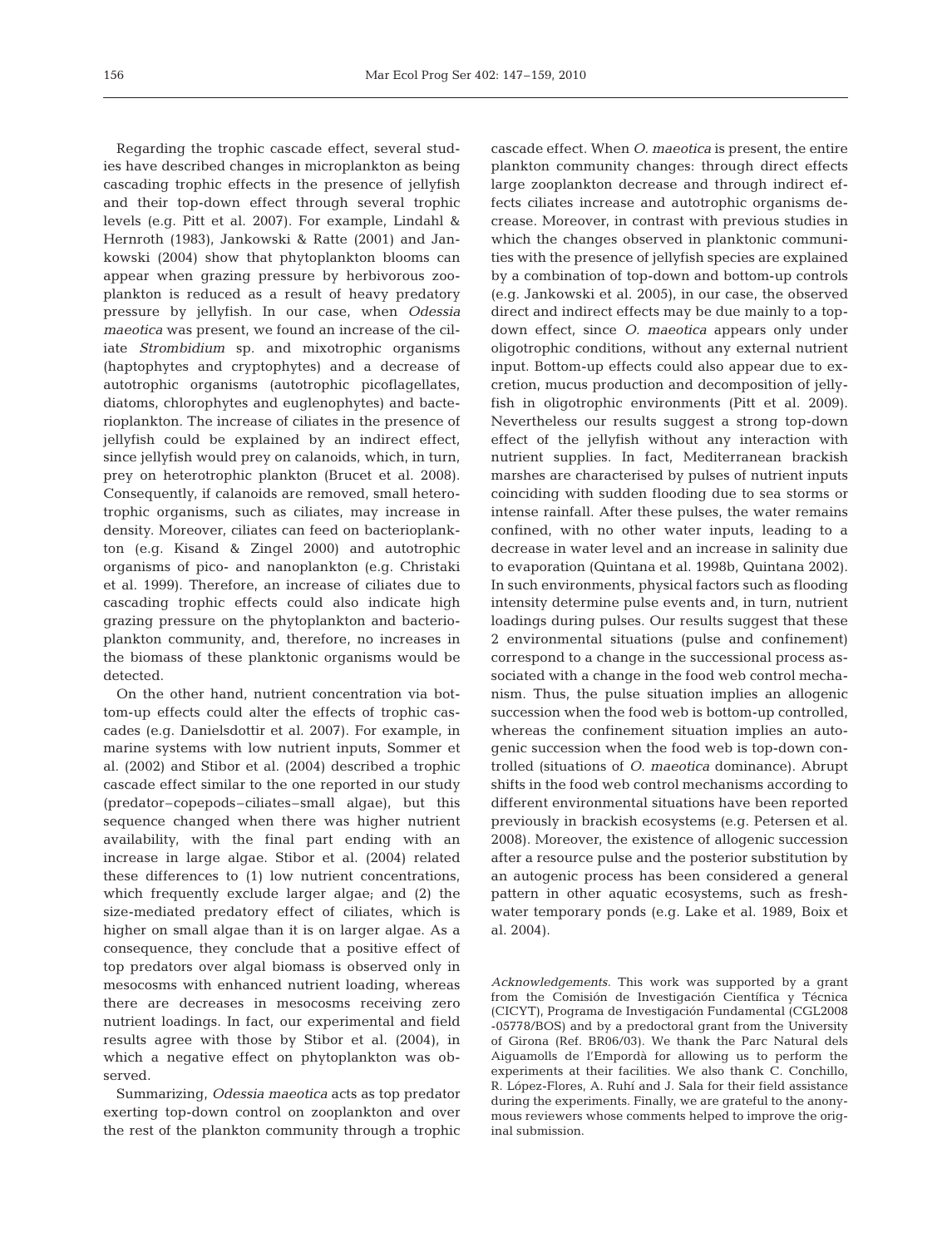#### LITERATURE CITED

- ► Baird D, Ulanowicz RE (1989) The seasonal dynamics of the Chesapeake Bay ecosystem. Ecol Monogr 59:329–364
- ► Bamber RN, Batten SD, Sheader M, Bridgwater ND (1992) On the ecology of brackish water lagoons in Great Britain. Aquat Conserv Mar Freshw Ecosyst 2:65–94
- ► Barnes RSK (1989) The coastal lagoons of Britain: an overview and conservation appraisal. Biol Conserv 49:295–313
- Behrends G, Schneider G (1995) Impact of *Aurelia aurita* ➤ medusae (Cnidaria, Scyphozoa) on the standing stock and community composition of mesozooplankton in the Kiel Bight (western Baltic Sea). Mar Ecol Prog Ser 127:39–45
- ► Boero F, Bouillon J, Gravili C, Miglietta MP, Parsons T, Piraino S (2008) Gelatinous plankton: irregularities rule the world (sometimes). Mar Ecol Prog Ser 356:299–310
- ► Boix D, Sala J, Quintana XD, Moreno-Amich R (2004) Succession of the animal community in a Mediterranean temporary pond. J N Am Benthol Soc 23:29–49
- ► Boix D, Gascón S, Sala J, Badosa A and others (2008) Patterns of composition and species richness of crustaceans and aquatic insects along environmental gradients in Mediterranean water bodies. Hydrobiologia 597:53–69
- ► Brucet S, Compte J, Boix D, López-Flores R, Quintana XD (2008) Feeding of nauplii, copepodites and adults of *Calanipeda aquaedulcis* (Calanoida) in Mediterranean salt marshes. Mar Ecol Prog Ser 355:183–191
	- Christaki U, Jacquet S, Doland JR, Vaulot D, Rassoulzadegan F (1999) Growth and grazing on *Prochlorococcus* and *Synechococcus* by two marine ciliates. Limnol Oceanogr 44: 52–61
	- Costello JH, Colin SP (2002) Prey resource use by coexistent Oceanogr 47:934–942
- Daan R (1986) Food intake and growth of *Sarsia tubulosa* ➤ (Sars, 1835), with quantitative estimates of predation on copepod populations. Neth J Sea Res 20:67–74
- Danielsdottir MG, Brett MT, Arhonditsis GB (2007) Phyto-➤ plankton food quality control of planktonic food web processes. Hydrobiologia 589:29–41
- Davis CC (1955) Notes on the food of *Craspedacusta sowerbii* ➤ in crystal lake, Ravenna, Ohio. Ecology 36:364–366
	- Dodson SI, Cooper SD (1983) Trophic relationships of the freshwater jellyfish *Craspedacusta sowerbyi* Lankester 1880. Limnol Oceanogr 28:345–351
	- Dolédec S, Chessel D (1989) Seasonal successions and spatial variables in fresh-water environments. 2. Acta Oecol 10: 207–232
	- Dray S, Dufour AB (2007) The ade4 package: implementing the duality diagram for ecologists. J Stat Softw 22:1–20
- ► Dumont HJ (1994) The distribution and ecology of the freshand brackish-water medusae of the world. Hydrobiologia 272:1–12
- ► Dumont HJ, Van de Velde I, Dumont S (1975) The dry weight estimate of biomass in selection of Cladocera, Copepoda and Rotifera from plankton, periphyton and benthos of continental waters. Oecologia 19:75–97
- ► Gasol JM, Del Giorgio PA (2000) Using flow cytometry for counting natural planktonic bacteria and understanding the structure of planktonic bacterial communities. Sci Mar 64:197–224
- ► Granéli E, Turner JT (2002) Top-down regulation in ctenophore–copepod–ciliate–diatom–phytoflagellate communities in coastal waters: a mesocosm study. Mar Ecol Prog Ser 239:57–68
- ▶ Hansson LJ, Moeslund O, Kiørboe T, Riisgård HU (2005) Clearance rates of jellyfish and their potential predation

impact on zooplankton and fish larvae in a neritic ecosystem (Limfjorden, Denmark). Mar Ecol Prog Ser 304: 117–131

- ► Hillebrand H, Dürselen CD, Kirschtel D, Pollingher U, Zohary U (1999) Biovolume calculation for pelagic and benthic microalgae. J Phycol 35:403–424
	- Huntley DE, Hobson CA (1978) Medusa predation and plankton dynamics in a temperate fjord, British Columbia. J Fish Res Board Can 35:257–261
- ▶ Jankowski T (2004) Predation of freshwater jellyfish on *Bosmina*: the consequences for population dynamics, body size, and morphology. Hydrobiologia 530/531:521–528
	- Jankowski T, Ratte HT (2001) On the influence of the freshwater jellyfish *Craspedacusta sowerbii* on the zooplankton community. Verh Int Ver Theor Angew Limnol 27: 3287–3290
- ► Jankowski T, Strauss T, Ratte HT (2005) Trophic interactions of the freshwater jellyfish *Craspedacusta sowerbii.* J Plankton Res 27:811–823
- ► Kisand V, Zingel P (2000) Dominance of ciliate grazing on bacteria during spring in a shallow eutrophic lake. Aquat Microb Ecol 22:135–142
	- Lake PS, Bayly IAE, Morton DW (1989) The phenology of temporary pond in western Victoria, Australia with especial reference to invertebrate succession. Arch Hydrobiol 115:171–202
- ► Larson RJ (1987) Trophic ecology of planktonic gelatinous predators in Saanich Inlet, British Columbia: diets and prey selection. J Plankton Res 9:811–820
- ► Lee S, Fuhrman JA (1987) Relationship between biovolume and biomass of naturally derived marine bacteria plankton. Appl Environ Microbiol 53:1298–1303
- hydromedusae from Friday Harbor, Washington. Limnol Lindahl O, Hernroth L (1983) Phyto-zooplankton community ➤ in coastal waters of western Sweden — an ecosystem off balance? Mar Ecol Prog Ser 10:119–126
	- Liu H, Dagg M, Strom S (2005) Grazing by the calanoid copepod *Neocalanus cristatus* on the microbial food web in the coastal Gulf of Alaska. J Plankton Res 27:647–662
	- López-Flores R, Boix D, Badosa A, Brucet S, Quintana XD (2006) Pigment composition and size distribution of phytoplankton in a confined Mediterranean salt marsh ecosystem. PSZN I: Mar Ecol 149:1313–1324
	- Malley DF, Lawrence SG, MacIver MA, Findlay WJ (1989) Range of variation in estimates of dry weight for planktonic Crustacea and Rotifera from temperate North American lakes. Can Tech Rep Fish Aquat Sci 1666
	- Menden-Deuer S, Lessard EJ (2000) Carbon to volume relationships for dinoflagellates, diatoms, and other protist plankton. Limnol Oceanogr 45:569–579
	- ► Oguz T, Ducklow HW, Purcell JE, Malanotte-Rizzoli P (2001) Modeling the response of top-down control exerted by gelatinous carnivores on the Black Sea pelagic food web. J Geophys Res C 106:4543–4564
	- ► Olson RJ, Zettler ER, Anderson OK (1989) Discrimination of eukaryotic phytoplankton cell types from light scatter and autofluorescence properties measured by flow cytometry. Cytometry 10:636–643
	- ► Olsson P, Granéli E, Carlsson P, Abreu P (1992) Structuring of a postspring phytoplankton community by manipulation of trophic interactions. J Exp Mar Biol Ecol 158:249–266
	- Petersen JK, Hansen JW, Laursen MB, Clausen P, Carstensen ➤ J, Conley DJ (2008) Regime shift in a coastal marine ecosystem. Ecol Appl 18:497–510
		- Pielou EC (1969) An introduction to mathematical ecology. Wiley-Interscience, New York, NY
	- Pitt KA, Kingsford MJ, Rissik D, Koop K (2007) Jellyfish modify the response of planktonic assemblages to nutrient ➤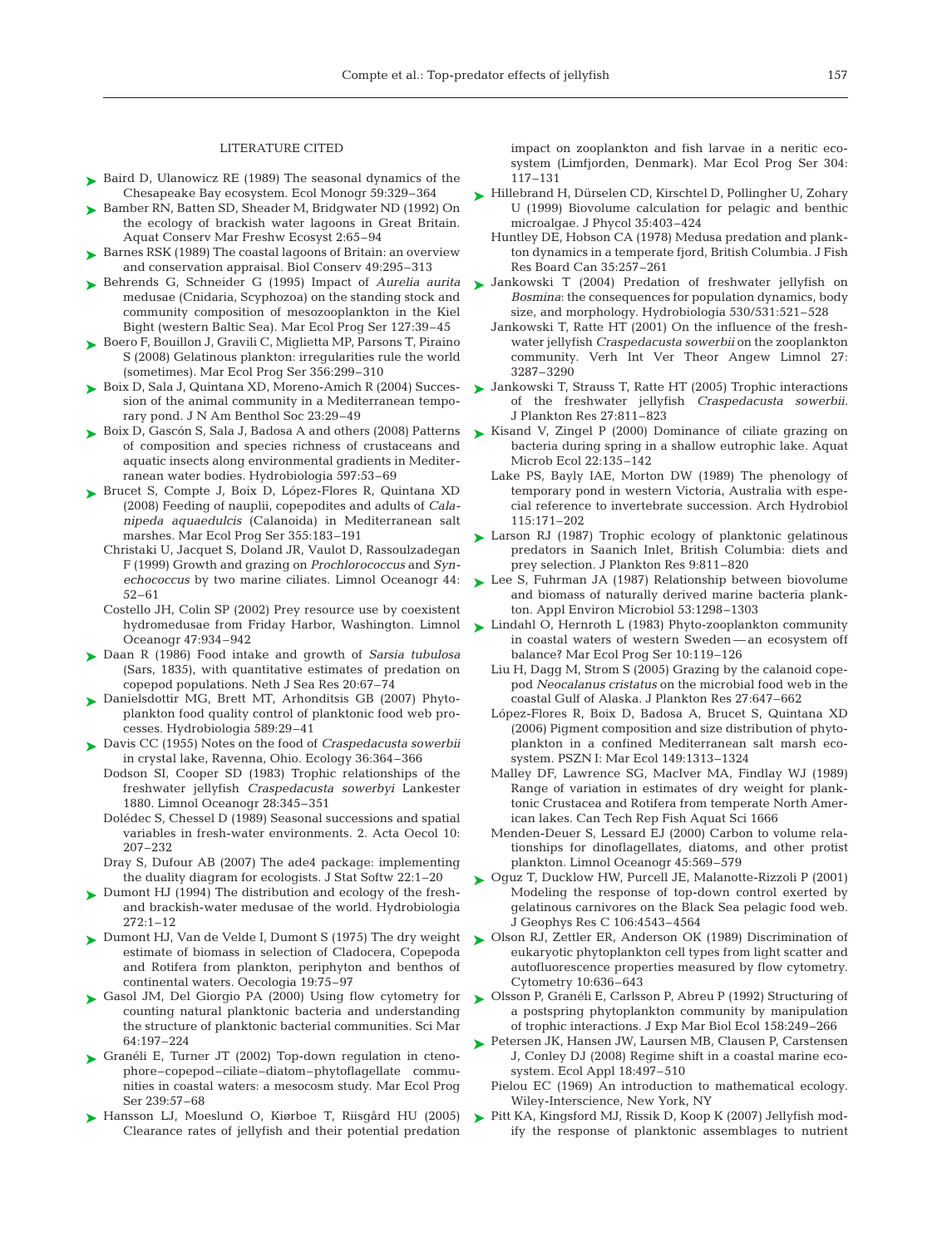pulses. Mar Ecol Prog Ser 351:1–13

- ► Pitt KA, Clement AL, Connolly RM, Thibault-Botha D (2008) Predation by jellyfish on large and emergent zooplankton: implications for benthic–pelagic coupling. Estuar Coast Shelf Sci 76:827–833
- ► Pitt KA, Welsh DT, Condon RH (2009) Influence of jellyfish blooms on carbon, nitrogen and phosphorus cycling and plankton production. Hydrobiologia 616:133–149
- ► Polis GA, Strong DR (1996) Food web complexity and community dynamics. Am Nat 147:813–846
	- Porter KG, Feig YS (1980) The use of DAPI for identifying and counting aquatic microflora. Limnol Oceanogr 25:943–948 Purcell JE (1985) Predation on fish eggs and larvae by pelagic cnidarians and ctenophores. J Exp Mar Biol Ecol 37: 739–755
- ► Purcell JE (1992) Effects of predation by the scyphomedusan *Chrysaora quinquecirrha* on zooplankton populations in Chesapeake Bay, USA. Mar Ecol Prog Ser 87:65–76
- Purcell JE (2003) Predation on zooplankton by large jellyfish, ➤ *Aurelia labiata*, *Cyanea capillata* and *Aequorea aequorea*, in Prince William Sound, Alaska. Mar Ecol Prog Ser 246: 137–152
	- Purcell JE, Nemazie A (1992) Quantitative feeding ecology of the hydromedusan *Nemopsis bachei* in Chesapeake Bay. Mar Biol 113:305–311
	- Purcell JE, White JR, Roman MR (1994) Predation by gelatinous zooplankton and resource limitation as potential controls of *Acartia tonsa* copepod populations in Chesapeake Bay. Limnol Oceanogr 39:263–278
- ▶ Purcell JE, Båmstedt U, Båmstedt A (1999) Prey, feeding rates, and asexual reproduction rates of the introduced oligohaline hydrozoan *Moerisia lyonsi.* Mar Biol 134: 317–325
	- Putt M, Stoecker DK (1989) An experimentally determined carbon: volume ratio for marine 'oligotrichous' ciliates from estuarine and coastal waters. Limnol Oceanogr 34: 1097–1103
- Quintana XD (2002) Measuring the intensity of disturbance in ➤ zooplankton communities of Mediterranean salt marshes using multivariate analysis. J Plankton Res 24:255–265
- ► Quintana XD, Comín FA, Moreno-Amich R (1998a) Nutrient and plankton dynamics in a Mediterranean salt marsh dominated by incidents of flooding, Part 2. Response of the zooplankton community to disturbances. J Plankton Res 20:2109–2127
- Quintana XD, Moreno-Amich R, Comin FA (1998b) Nutrient ➤ and plankton dynamics in a Mediterranean salt marsh dominated by incidents of flooding, Part 1. Differential

confinement of nutrients. J Plankton Res 20:2089–2107

- Quintana XD, Brucet S, Boix D, López-Flores R and others (2008) A nonparametric method for the measurement of size diversity with emphasis on data standardization. Limnol Oceanogr Methods 6:75–86
- ► Riisgård HU (1998) Filter feeding and plankton dynamic in a Danish fjord: a review of the importance of flow, mixing and density-driven circulation. J Environ Manag 53:195–207
- ► Rodríguez J, Jiménez-Gómez F, Blanco JM, Figueroa FL (2002) Physical gradients and spatial variability of the size structure and composition of phytoplankton in the Gerlache Strait (Antarctica). Deep-Sea Res II 49:693–706
	- Ruttner-Kolisko A (1977) Suggestion for biomass calculation of plankton rotifers. Arch Hydrobiol Beih Ergebn Limnol 8:71–76
- ► Smith AS, Alexander JE (2008) Potential effects of the freshwater jellyfish *Craspedacusta sowerbii* on zooplankton community abundance. J Plankton Res 30:1323–1327
- ► Sommer U, Stibor H, Katechakis A, Sommer F, Hansen T (2002) Pelagic food web configurations at different levels of nutrient richness and their implications for the ratio fish production:primary production. Hydrobiologia 484:11–20
- ► Spadinger R, Maier G (1999) Prey selection and diet feeding of the freshwater jellyfish, *Craspedacusta sowerbyi*. Freshw Biol 41:567–573
- ► Stibor H, Tokle N (2003) Feeding and asexual reproduction of the jellyfish *Sarsia gemmifera* in response to resource enrichment. Oecologia 135:202–208
- ► Stibor H, Vadstein O, Diehl S, Gelzleichter A and others (2004) Copepods act as a switch between alternative trophic cascades in marine pelagic food webs. Ecol Lett 7: 321–328
- ► Strong DR (1992) Are trophic cascades all wet? Differentiation and donor-control in species ecosystems. Ecology 73: 747–754
- ▶ Telesh IV, Rahkola M, Viljanen M (1998) Carbon content of some freshwater rotifers. Hydrobiologia 387/388:355–360
- ▶ Toonen RJ, Chia FS (1993) Limitations of laboratory assessments of coelenterate predation: container effects on the prey selection of the Limnomedusa, *Proboscidactyla flavicirrata* (Brandt). J Exp Mar Biol Ecol 167:215–235
	- Utermöhl H (1958) Zur Vervollkommung der quantitativen phytoplankton-methodik. Mitt Int Ver Theor Angew Limnol 9:1–38
	- Verity PG, Robertson CY, Tronzo CR, Andrews MG, Nelson JR, Sieracki ME (1992) Relationship between cell volume and the carbon and nitrogen content of marine photosynthetic nanoplankton. Limnol Oceanogr 37:1434–1446